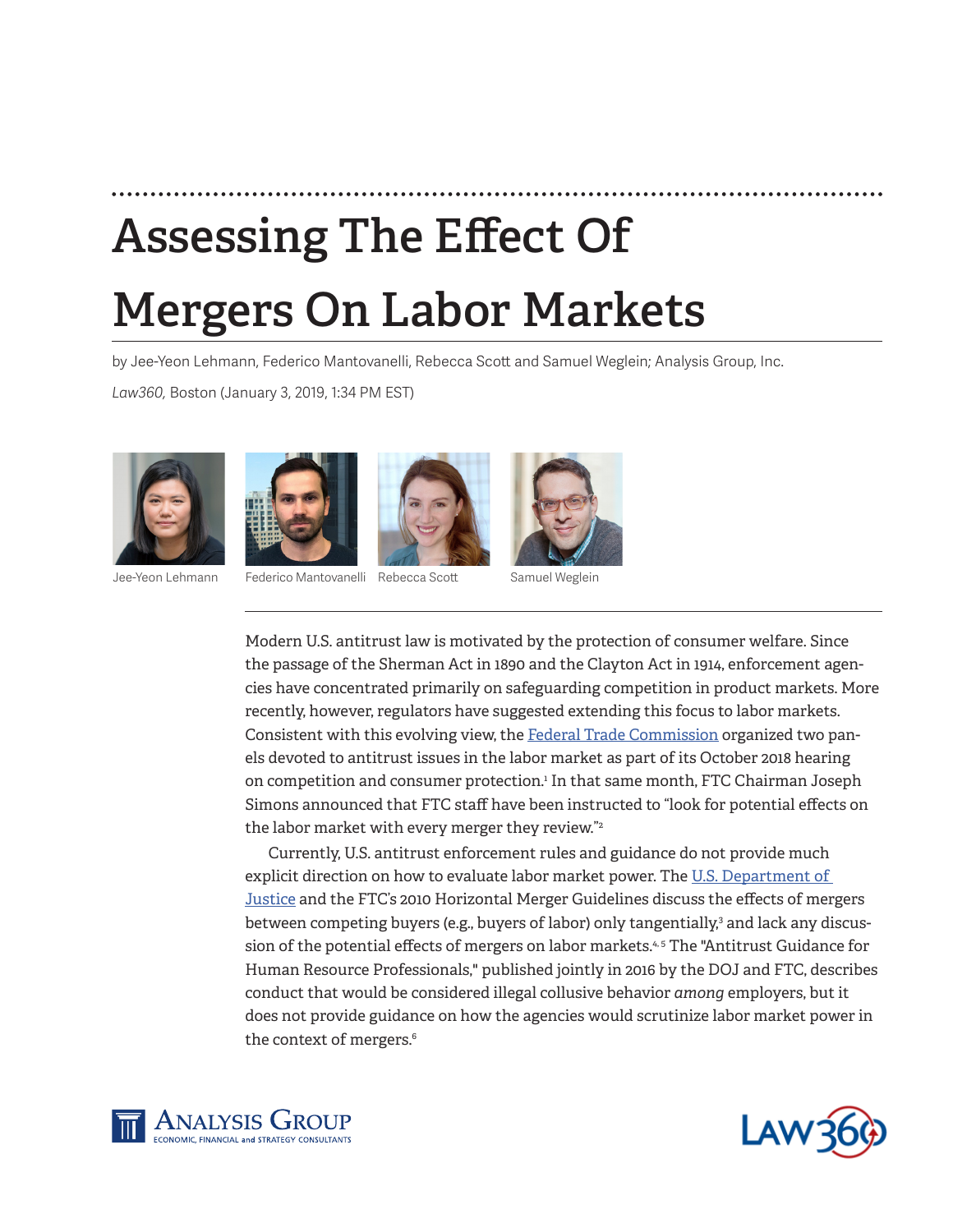How should the analysis of a potential merger's labor market effects be approached? Can the same approaches and tools used to assess competitive effects in the product market be readily applied? As antitrust scholars described in an October 2018 FTC hearing, there is a growing debate on these questions.7 To provide antitrust practitioners with background on a number of issues relevant to this debate, we provide an easily digestible summary of a [recent paper](https://harvardlawreview.org/wp-content/uploads/2018/12/536-601_Online.pdf) by Suresh Naidu (Columbia University), Eric A. Posner (University of Chicago) and E. Glen Weyl [\(Microsoft Research\)](https://www.law360.com/companies/microsoft-corporation), published in the *Harvard Law Review*, which offers one perspective on the approaches and methods on which antitrust agencies may rely when evaluating the labor market effects of mergers. After briefly introducing the concept of market power in labor markets (following Naidu, Posner and Weyl), we summarize NPW's assessment of how methods originally developed for antitrust analysis in product markets can be extended to study the effects of mergers on labor market outcomes.

### **What Is Employer Market Power and What Are Its Sources?**

Traditionally, antitrust regulators and enforcement agencies have been concerned primarily with seller-side (or downstream) market power, i.e., the power wielded by a single seller (monopolist) or a handful of sellers (oligopolists) to "profitably charge prices above the competitive level for a sustained period of time."<sup>8</sup> Market outcomes may also, however, be influenced by *buyer*-side (or upstream) market power, which can result from a situation called "monopsony" or other sources of buyer bargaining leverage.<sup>9</sup>

In product markets, monopsony refers to a situation in which one firm (or a small group of firms) buys most of an input that is produced by many sellers. This dominant buyer faces an upward-sloping supply curve, and therefore has the ability to put downward pressure on the price of the input. Equivalently, in labor markets, monopsony refers to a situation in which a single employer (or a small group of employers) dominates a labor market, so that an employer may have power to put downward pressure on wages by hiring less labor than it would in a competitive market.<sup>10</sup> As NPW explain, monopsony may arise in labor markets due to economies of scale and other factors that confer advantages on large firms.<sup>11</sup> These advantages can lead firms to merge, which may, in turn, result in labor market concentration, with only a few firms dominating the local hiring market. Mergers of firms that compete in the same labor market may increase the merged firm's incentive to purchase less labor in order to reduce equilibrium wages.<sup>12</sup> NPW cite to several recent empirical studies that suggest a substantial degree of labor market concentration throughout the U.S., and especially in rural areas.<sup>13</sup>

Employers may also derive market power from features specific to the labor market. In particular, the efforts involved in a job hunt may lead to "search frictions" that give employers bargaining power over their current employees. NPW assert that differentiation in job and workplace characteristics exacerbates search frictions and increases employers' power in wage negotiations with current employees and job applicants.<sup>14</sup> In the context of such negotiations, a merger between two competing employers may increase the bargaining power of the merged entity by reducing the number or value of alternative employment options.15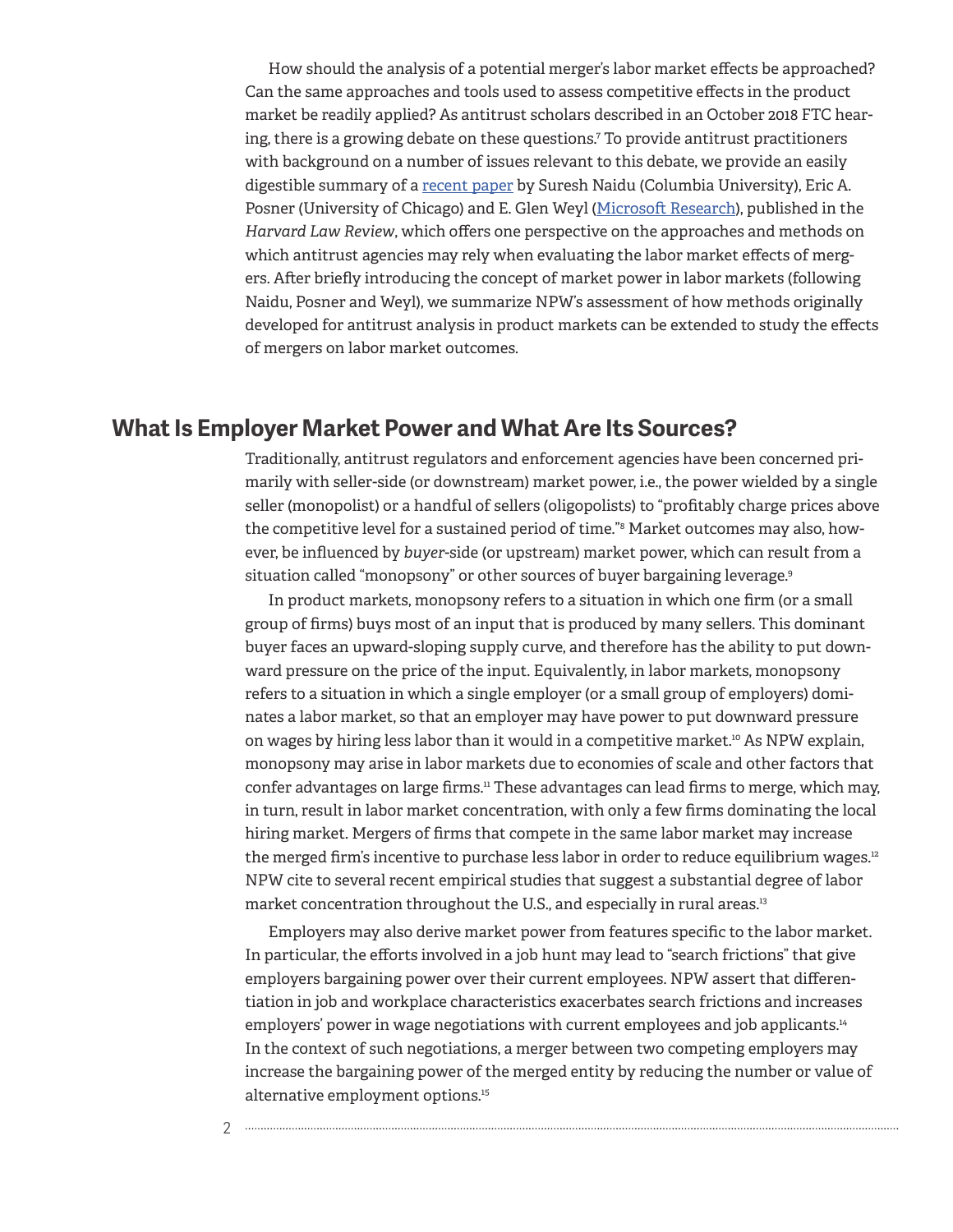# **Metrics and Analytic Tools to Evaluate the Effects of Mergers on Labor Markets**

While antitrust regulation encompasses both seller- and buyer-side market power, regulatory agencies have typically focused on assessing market power in the product market rather than the labor market. As NPW point out, the 2010 Horizontal Merger Guidelines offer an analytical framework, metrics, and screening tools explicitly aimed at analyzing the product-market effects of mergers, but they do not provide analogous guidance for labor market outcomes.<sup>16</sup> However, NPW argue that enforcement agencies do not need to develop an entirely new set of analytical approaches and tools to assess labor market effects, because approaches and tools that are standard in product-market merger analysis can also be applied to the evaluation of labor market effects.<sup>17</sup> Below, we summarize NPW's discussion of three analytical approaches and their applicability to the labor market: (1) the market definition and concentration approach, (2) the downward wage pressure approach, and (3) the merger simulation approach.

#### *Market Definition and Concentration Approach*

The first approach addressed by NPW is the market definition and concentration approach. This approach, designed to evaluate the effects of a proposed merger on the product market, generally involves (1) defining the relevant product market, (2) measuring the level of concentration in that market, and (3) assessing the change in the concentration that would result from the proposed merger. The 2010 Horizontal Merger Guidelines note that "[m]ergers that cause a significant increase in concentration and result in highly concentrated markets are presumed to be likely to enhance market power."18

The starting point in analyzing a merger's product-market effects need not always be a formal definition of the relevant product market, but it is nonetheless useful in evaluating the alternative products available to consumers. When formal market definition is called for, the 2010 Horizontal Merger Guidelines propose a specific test — the hypothetical monopolist test — to identify the boundaries of the relevant market.<sup>19</sup> Intuitively, the goal of the HMT is to identify the smallest set of substitutable products such that a single seller of those products — if it were to become a monopolist in that market could profitably impose a "small but significant and non-transitory" increase in price.<sup>20</sup> Agencies commonly use a threshold of 5 percent as constituting SSNIP.<sup>21</sup>

From NPW's perspective, the HMT can be easily adapted to the labor market as a "hypothetical *monopsonist* test."22 This test would identify the smallest labor market (defined in terms of job type, industry, geography, and/or other characteristics) in which a hypothetical sole employer could *reduce* wages (as opposed to increase prices) by a small but significant and nontransitory amount.<sup>23</sup> NPW suggest that the threshold from the product market could also apply here, with a 5 percent wage reduction for one year signifying a small but significant and nontransitory decrease.<sup>24</sup>

Once the relevant market is defined, a useful indicator of the merger's competitive effects can be found in the concentration increase and resulting concentration level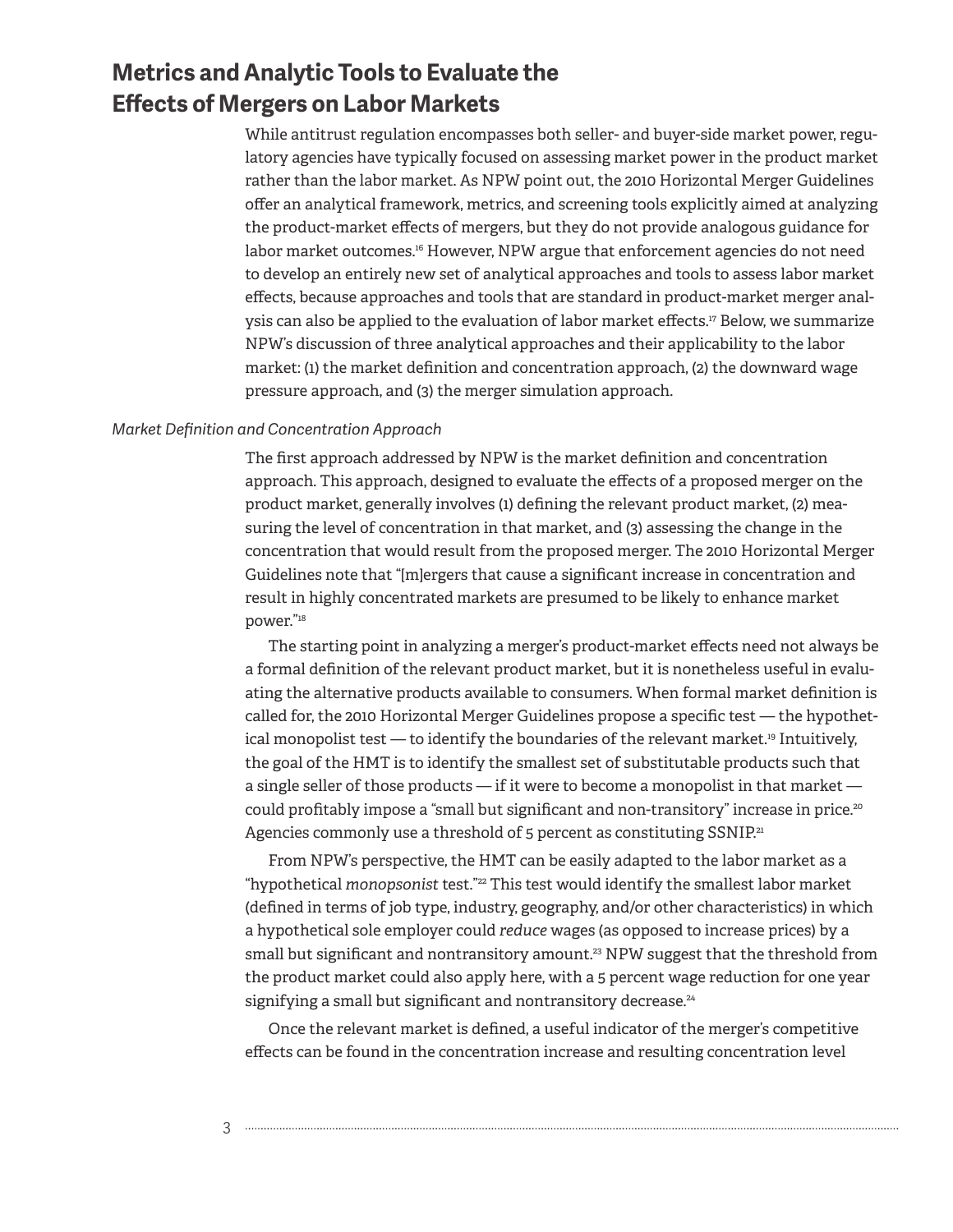that it is expected to bring about. In the context of the product market, agencies commonly measure concentration using the Herfindahl-Hirschman Index, which is equal to the sum of the squared market shares of each firm in the relevant market.<sup>25</sup> The higher the post-merger HHI and the greater the increase in HHI resulting from the merger, the more likely the agencies are to raise concerns about potential adverse competitive effects.26

NPW believe that "[b]ecause of the symmetrical nature of labor and product markets," the agencies "should take the same approach when analyzing the effects of mergers on labor markets" as when analyzing the effects of mergers on product markets, using labor market shares in place of product market shares.<sup>27</sup>

#### *Downward Wage Pressure Approach*

Another metric that NPW discuss for evaluating a merger's competitive effects on the product market is the upward pricing pressure index. At its core, the UPP approach evaluates the net effect of two opposing forces: (1) upward pricing pressure due to the elimination of competition between the merging firms, and (2) downward pricing pressure due to any merger-specific efficiencies.<sup>28</sup>

NPW argue that a downward wage pressure index, analogous to the UPP index, can be calculated to evaluate the impact of a merger on labor market outcomes.<sup>29</sup> According to NPW, the DWP index is the product of two terms:

- **• Markdown**, calculated as the inverse of the labor supply elasticity, which measures a firm's premerger market power in the upstream (i.e., buyer-side) market. The markdown measures the extent to which the firm is able to push wages below the worker's marginal revenue product (i.e., below the "additional revenue that employing that worker generates").<sup>30</sup> In a perfectly competitive labor market, wages equal the marginal revenue product; hence, the markdown is a measure of the degree to which the wage level departs from the competitive level.
- **• Diversion ratio**, the share of workers employed at one of the two potentially merging firms for whom the other firm is the next-best employment option.<sup>31</sup>

According to NPW, "[t]he DWP does not directly tell us how much workers' wages will fall" following the merger, but rather represents "the *tax* on wages to which the merger is equivalent." $32$  To assess the impact on wages, a "pass-through rate"  $-$  i.e., the portion of the tax "passed through to workers as a decreased wage [as opposed to] absorbed by the employer and/or passed through to consumers as higher prices" — would need to be estimated.<sup>33</sup>

#### *Merger Simulation Approach*

NPW also discuss the labor-market applicability of a third approach to merger analysis: merger simulations. In merger simulations, economists estimate a merger's price effects using economic models of profit-maximizing firms competing in an oligopolistic framework.34 According to NPW, these models and empirical techniques can be also be applied to study the effects of mergers on labor market outcomes; and indeed, some of the necessary adaptation work has already been undertaken.<sup>35</sup>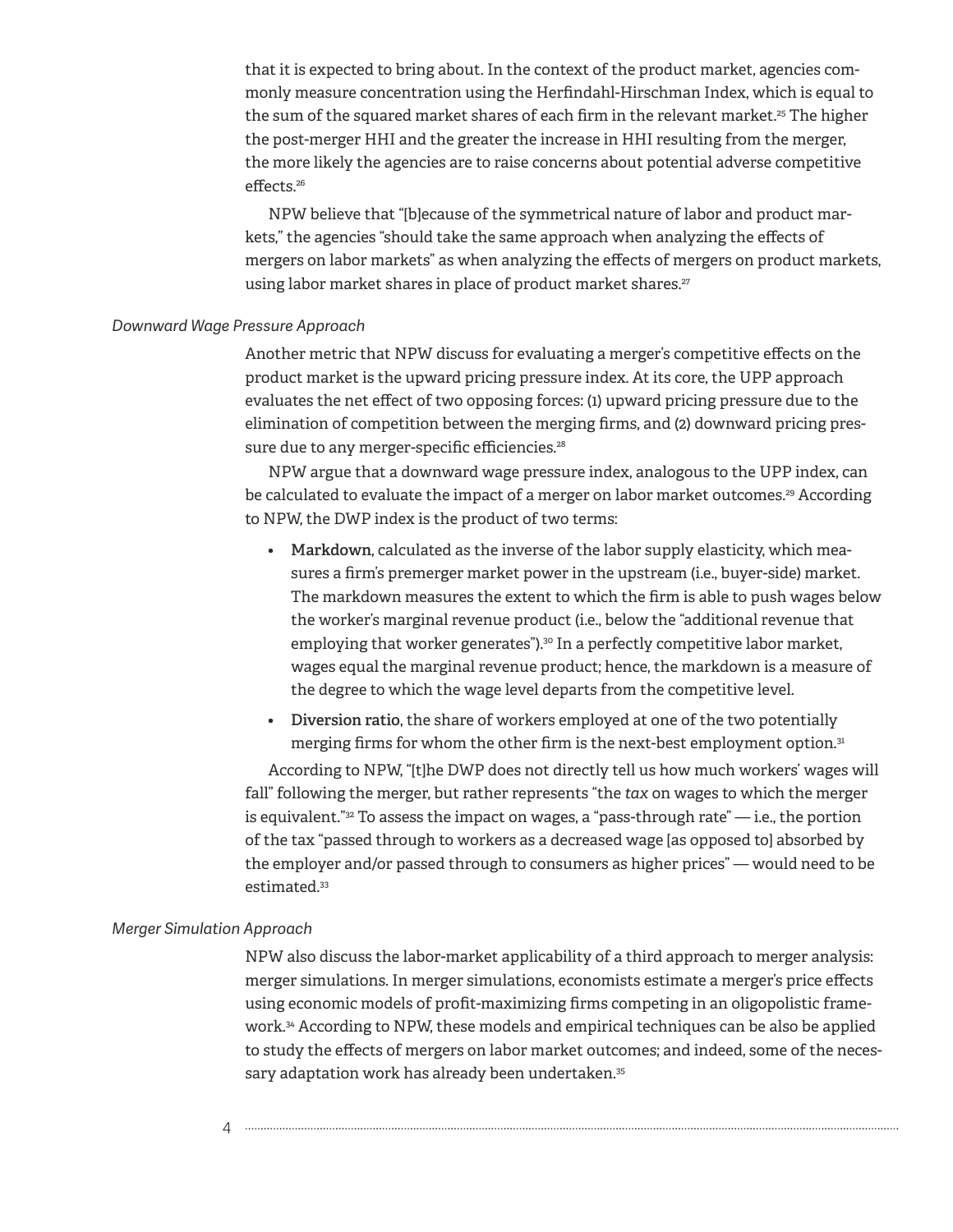#### *Other Considerations*

In the context of product markets, NPW note, the evaluation of potential mergers requires consideration of factors that may not be captured by formal economic models. NPW argue that consideration of other factors — such as efficiencies, product/job positioning and firm entry — should also be part of merger evaluation in the context of labor markets.<sup>36</sup>

- **• Efficiencies:** The 2010 Horizontal Merger Guidelines recognize that efficiency gains may justify a merger if they are merger-specific (i.e., unachievable without the merger) and large enough to overcome anti-competitive effects of the merger on consumers.37 NPW argue that an analogous standard should be applied in the context of labor markets: That is, efficiency gains may justify a merger if they are merger-specific and large enough to overcome anti-competitive effects of the merger on *workers*. 38
- **• Job Repositioning:** When two firms merge, other firms in the relevant market may respond by "repositioning" (i.e., adjusting the characteristics of their own products).39 Such repositioning may limit the merger's price effects.40 NPW point out that a similar argument can be made in the context of labor markets: If nonmerging employers reposition their job functions to attract workers who may be negatively affected by the merger, these new employment opportunities may partially offset the merger's anti-competitive harm to workers.<sup>41</sup>
- **• Entry:** NPW acknowledge economic theory that suggests that mergers may, by raising prices of the downstream product, lure new entrants to the market, thereby mitigating the merger's upward pressure on prices. Whether such a phenomenon occurs in practice is a topic of debate, however, and NPW argue that market frictions make the phenomenon particularly unlikely in labor markets.<sup>42</sup> In particular, NPW contend that "extensive labor market frictions" created by imperfect information about firm characteristics and worker preferences will deter entry of employers into the labor market.<sup>43</sup>

# **Conclusion**

There has been increasing concern about the effects of mergers on buyer-side market power, particularly in the labor market. Yet current guidelines on merger analysis provide little guidance on approaches and tools for analyzing competitive effects of mergers in the labor market. NPW offer one perspective: Regulators and enforcement agencies can easily rely on the array of economic models, tools and techniques that are already used to analyze merger effects in product markets. As demonstrated in recent FTC hearings on labor market antitrust issues, however, the application of existing tools and policies to the labor market is subject to a growing and important debate.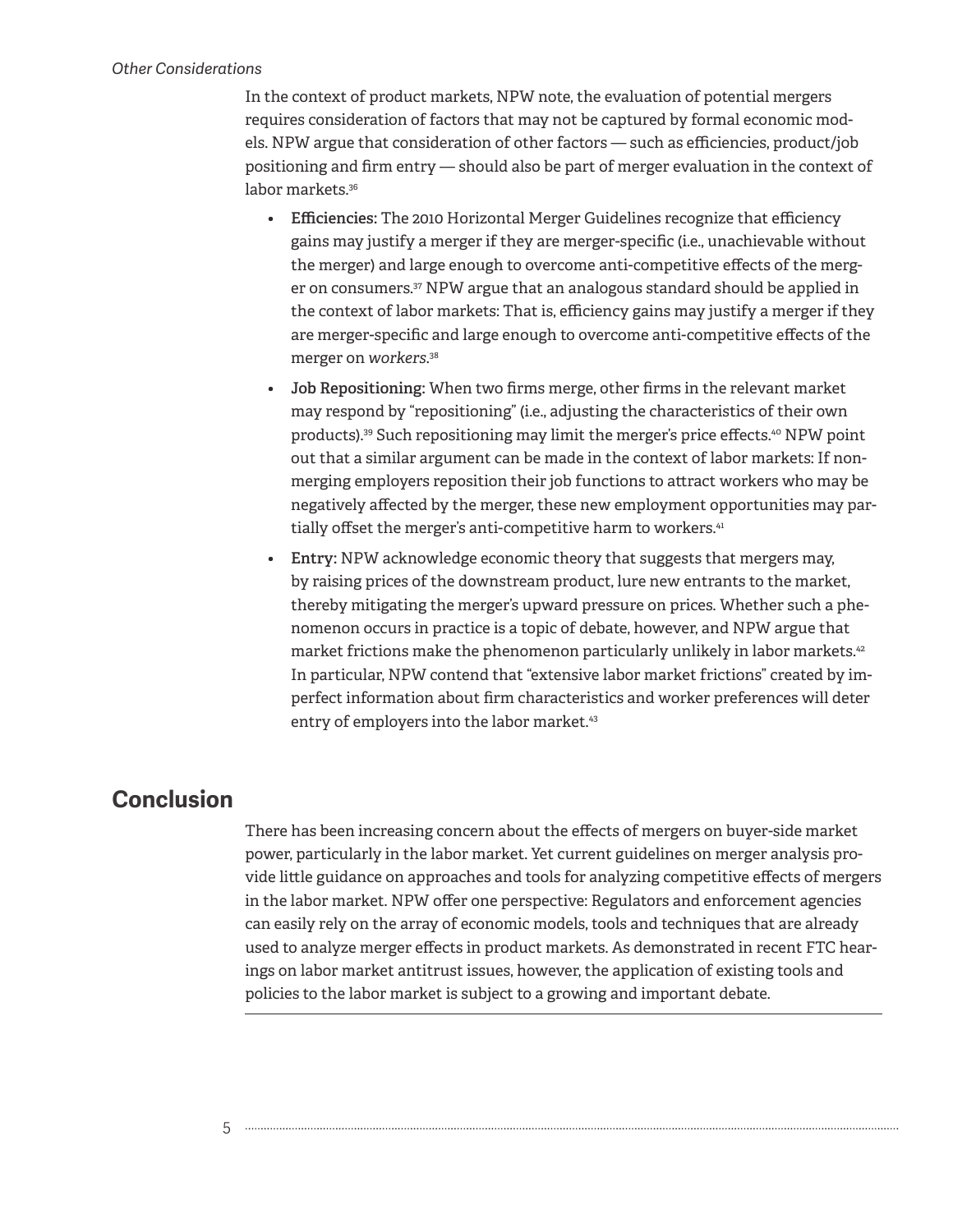*[Jee-Yeon K. Lehmann,](https://www.analysisgroup.com/experts-and-consultants/vice-presidents/jee-yeon-lehmann/) Ph.D., is a vice president, [Federico Mantovanelli,](https://www.analysisgroup.com/experts-and-consultants/managers/federico-mantovanelli/) Ph.D., and Rebecca Scott, Ph.D., are managers, and Samuel Weglein, Ph.D., is a principal at <i>[Analysis Group Inc](https://www.law360.com/companies/analysis-group-inc)*. *The authors thank Samuel Goldsmith and Benjamin Meade for their excellent research assistance.*

The opinions expressed are those of the author(s) and do not necessarily reflect the views of the firm, its clients, or Portfolio Media Inc., or any of its or their respective affiliates. This article is for general information purposes and is not intended to be and should not be taken as legal advice.

## **Endnotes**

- 1 *See* "FTC Hearings on Competition and Consumer Protection in the 21st Century Continue with Discussions on Multi-Sided Platform Businesses, Acquisitions of Nascent Competitors, and Antitrust in Labor Markets," Federal Trade Commission, October 11, 2018, *available at* [https://www.ftc.gov/news-events/press-releases/2018/10/](https://www.ftc.gov/news-events/press-releases/2018/10/ftc-hearings-competition-consumer-protection-21st-century) [ftc-hearings-competition-consumer-protection-21st-century](https://www.ftc.gov/news-events/press-releases/2018/10/ftc-hearings-competition-consumer-protection-21st-century).
- 2 *See* "FTC Considers Workers in Deal Reviews," *Global Competition Review*, October 4, 2018, *available at* [https://](https://globalcompetitionreview.com/article/usa/1175255/ftc-considers-workers-in-deal-reviews) [globalcompetitionreview.com/article/usa/1175255/ftc-considers-workers-in-deal-reviews.](https://globalcompetitionreview.com/article/usa/1175255/ftc-considers-workers-in-deal-reviews)
- 3 *See* "Horizontal Merger Guidelines," U.S. Department of Justice and the Federal Trade Commission, August 19, 2010 (henceforth "2010 Horizontal Merger Guidelines"), *available at* [https://www.justice.gov/atr/file/810276/](https://www.justice.gov/atr/file/810276/download) [download,](https://www.justice.gov/atr/file/810276/download) § 12.
- 4 *See* Suresh Naidu, Eric A. Posner, and Glen Weyl, "Antitrust Remedies for Labor Market Power," *Harvard Law Review*, December 2018, Vol. 132(2): 536-601, (henceforth "NPW"), pp. 539–540.
- 5 2010 Horizontal Merger Guidelines.
- 6 "Antitrust Guidance for Human Resource Professionals," U.S. Department of Justice Antitrust Division and Federal Trade Commission, October 2016, *available at* <https://www.justice.gov/atr/file/903511/download>.
- 7 *See* "FTC Hearing 3: Competition and Consumer Protection in the 21st Century (Session 1)," Federal Trade Commission, October 16, 2018, *available at* [https://www.ftc.gov/news-events/audio-video/video/ftc-hearing-3-com](https://www.ftc.gov/news-events/audio-video/video/ftc-hearing-3-competition-consumer-protection-21st-century-session-1)[petition-consumer-protection-21st-century-session-1;](https://www.ftc.gov/news-events/audio-video/video/ftc-hearing-3-competition-consumer-protection-21st-century-session-1) *see also* "FTC Hearing 3: Competition and Consumer Protection in the 21st Century (Session 2)," Federal Trade Commission, October 16, 2018, *available at* [https://](https://www.ftc.gov/news-events/audio-video/video/ftc-hearing-3-competition-consumer-protection-21st-century-session-2) [www.ftc.gov/news-events/audio-video/video/ftc-hearing-3-competition-consumer-protection-21st-centu](https://www.ftc.gov/news-events/audio-video/video/ftc-hearing-3-competition-consumer-protection-21st-century-session-2)[ry-session-2](https://www.ftc.gov/news-events/audio-video/video/ftc-hearing-3-competition-consumer-protection-21st-century-session-2).
- 8 *ABA Section of Antitrust Law, Market Power Handbook: Competition Law and Economic Foundations*, Second Edition, 2012, p. 1.
- 9 *See* C. Scott Hemphill and Nancy L. Rose, "Mergers That Harm Sellers," *The Yale Law Journal*, 2018, 127(7): 1742–2203 (henceforth "Hemphill and Rose, 2018"), p. 2078.
- 10 Strictly speaking, "monopsony" refers to a market with a single buyer, whereas "oligopsony" refers to a market with a handful of powerful buyers. In common usage, however, "monopsony" and "monopsony power" are used to refer to situations with one *or* several powerful buyers. Following NPW (p. 538), we use "monopsony" to refer to both situations.
- 11 NPW, p. 554.
- 12 Hemphill and Rose, 2018, p. 2079.
- 13 *See* José Azar, Ioana Marinescu, and Marshall Steinbaum, "Labor Market Concentration" NBER Working Paper No. 24147, 2017, *available at* <https://www.nber.org/papers/w24147>; *see also* Efraim Benmelech, Nittai Bergman, and Hyunseob Kim, "Strong Employers and Weak Employees: How Does Employer Concentration Affect Wages?" NBER Working Paper No. 24037, 2018, *available at* [https://www.nber.org/papers/w24307.](https://www.nber.org/papers/w24307)
- 14 NPW, pp. 553–556.
- 15 Hemphill and Rose, 2018, p. 2081.
- 16 NPW, pp. 539–540.
- 17 NPW, pp. 574–595.

- 18 2010 Horizontal Merger Guidelines, p. 3.
- 19 *See* discussion in NPW, pp. 574–575; see also 2010 Horizontal Merger Guidelines, p. 3.
- 20 2010 Horizontal Merger Guidelines, pp. 8–10.
- 21 2010 Horizontal Merger Guidelines, p. 10.